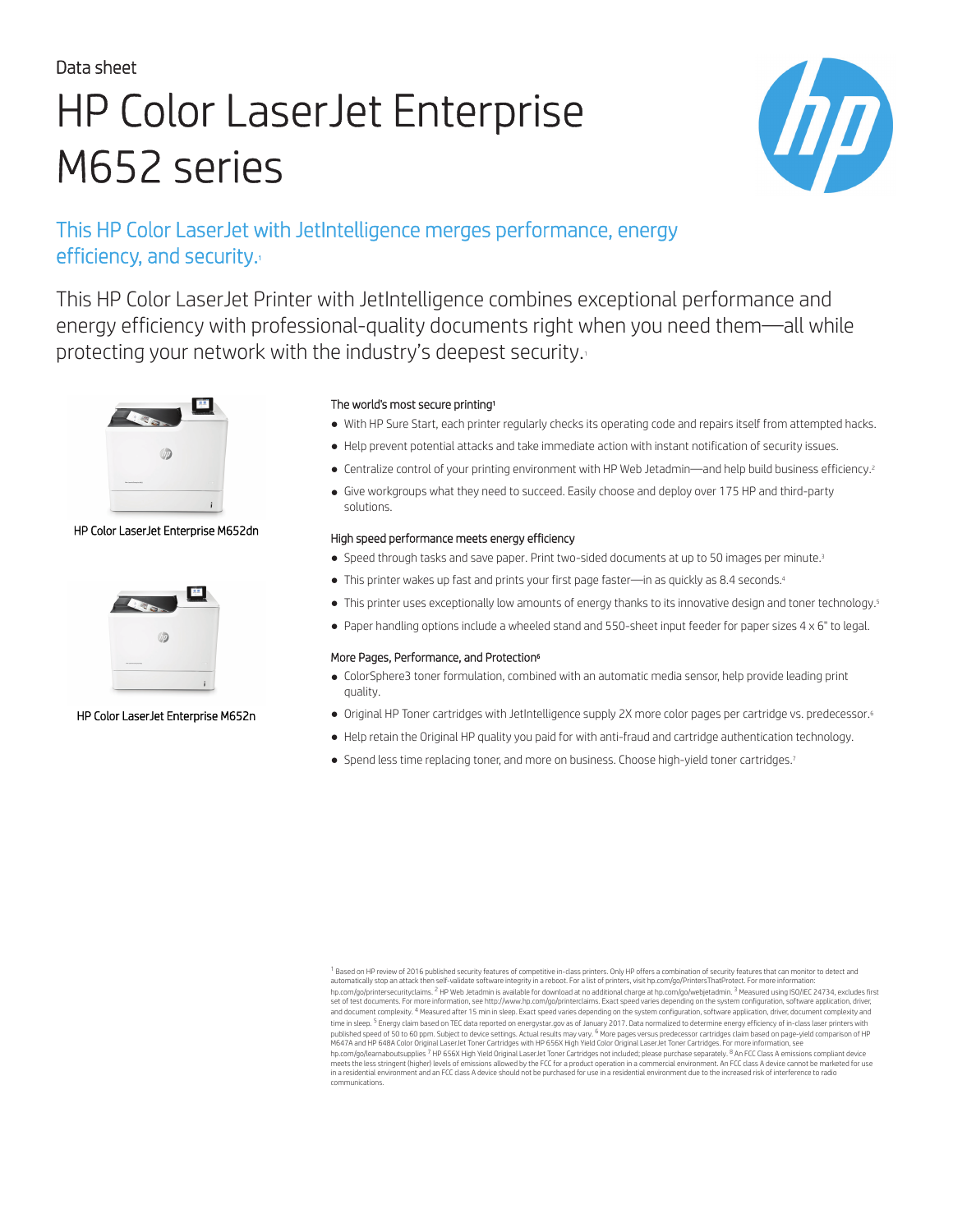### HP Color LaserJet Enterprise M652dn

### Product walkaround

1. 500-sheet output bin 2. Front door access to toner cartridges 3. Built-in automatic two-sided printing (M652dn only)<sup>1</sup> 4. 550-sheet tray 2 5. 2.7-inch (6.9 cm) color graphics display with keypad Ŕ 6. Hardware Integration Pocket<sup>2</sup> 7. Easy-access USB port<sup>3</sup> g 8. Right door (access to print path) 9. 100-sheet multipurpose tray 1 10. Slot for cable-type security lock  $\overline{q}$  $10$ 11. Built-in Gigabit Ethernet 12. Hi-Speed USB 2.0 printing port 13. USB port for connecting external USB devices 11  $12$ Front view

Close-up of I/O ports

### Series at a glance





Model HP Color LaserJet Enterprise M652dn HP Color LaserJet Enterprise M652n

| <b>Product Number</b>                             | J7Z99A                                                  | <b>J7Z98A</b>                                           |
|---------------------------------------------------|---------------------------------------------------------|---------------------------------------------------------|
| Print speeds (letter/A4) <sup>4</sup>             | Up to 50/47 ppm                                         | Up to $50/47$ ppm                                       |
| Control panel                                     | 2.7-inch (6.9 cm) color graphics display with<br>keypad | 2.7-inch (6.9 cm) color graphics display with<br>keypad |
| Automatic two-sided printing                      |                                                         | Manual                                                  |
| 100-sheet tray 1, 550-sheet tray 2                | V                                                       | $\sqrt{ }$                                              |
| 550-sheet paper feeders                           | Optional (up to two)                                    | Optional (up to two)                                    |
| 550-sheet paper feeder with stand and<br>cabinets | Optional                                                | Optional                                                |
| 3x550-sheet paper feeder and stand <sup>5</sup>   | Optional                                                | Optional                                                |
| 1x550-sheet/2,000-sheet HCI feeder and<br>stands  | Optional                                                | Optional                                                |
| Direct mobile printing                            | Optional wireless direct <sup>6</sup> /NFC <sup>7</sup> | Optional wireless direct <sup>6</sup> /NFC <sup>7</sup> |
| Wireless networking                               | Optional <sup>9</sup>                                   | Optional <sup>9</sup>                                   |

<sup>1</sup>Built-in automatic two-sided printing is not supported on the M652n model. <sup>2</sup>Solutions deployed through the Hardware Integration Pocket (HIP) may require additional purchase. <sup>3</sup>An administrator must enable the easyaccess USB port before use. <sup>4</sup>Measured using ISO/IEC 24734; excludes first set of test documents. For more information, see hp.com/go/printerclaims. Exact speed varies depending on the system configuration, software application, driver, and document complexity. <sup>5</sup>All models come with 100-sheet multipurpose tray 1 and 550-sheet tray 2. In addition, the M652n, M652dn, and M653dn models can add up to two additional 1x550sheet/2,000 paper feeder; it does not support any other paper-handling accessories. <sup>6</sup>Wi-Fi Direct printing is embedded in the HP Color [LaserJ](http://hp.com/go/printerclaims)et Enterprise M653x model. All other models can add wireless direct by purchasing the optional HP Jetdirect 3000w NFC/Wireless Direct Accessory. Mobile device needs to be connected directly to the signal of a Wi-Fi Direct® supported MFP or printer prior to printing. Depending on mobile device, an app or optional HP Jetdirect 3000w [NFC/Wireless](http://hp.com/go/mobileprinting) Direct Accessory. Mobile device must support Near Field Communication (NFC)-enabled printing. For more information, see hp.com/go/businessmobileprinting <sup>8</sup>Bluetooth Low Energy is standard only on the HP Color LaserJet Enterprise M653x, and it cannot be added to other models. Bluetooth® is a trademark owned by its pr[oprietor](http://hp.com/go/businessmobileprinting) and used by HP Inc. under license. <sup>9</sup>All models can add wireless networking with the purchase of the optional HP Jetdirect 2900nw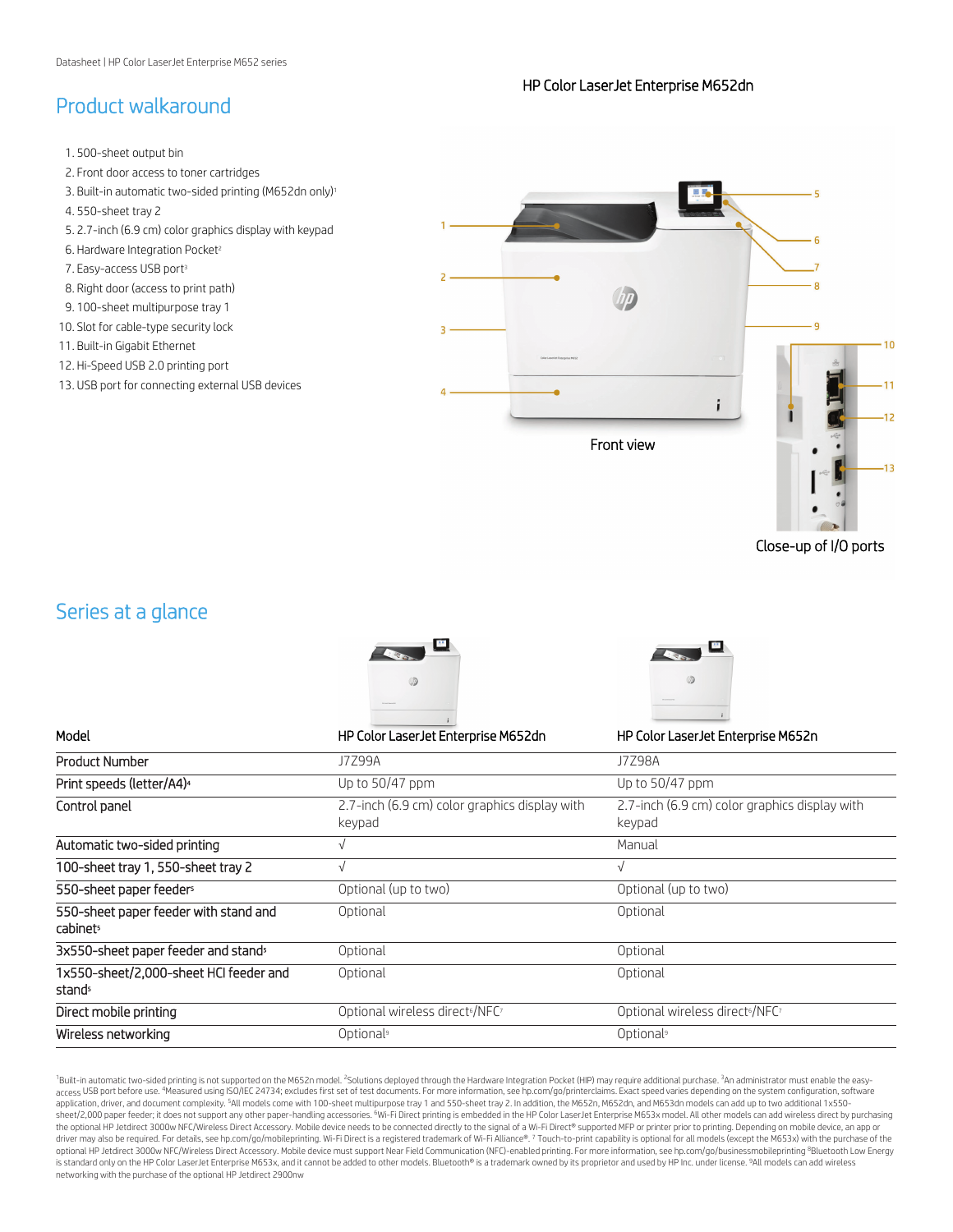### HP Services

Downtime can have serious consequences, so HP provides support beyond the standard warranty. You benefit from reduced risk, maximized uptime, predictable service delivery and no unbudgeted repair costs. HP Care Pack Services provide a comprehensive suite of protection services designed to keep HP hardware and software up and running so employees can stay productive.

#### Next Business Day Onsite with Defective Media Retention:

Customers can retain their hard disk drive and keep control of sensitive data.

#### Same Day Onsite – 4 hour 9x5:

Sends an HP technician to customers' site the same business day for repair, within 4 hours, if the issue cannot be resolved through remote support. Various support window times are available, for different requirements.

For carepack availability visit: [hp.com/go/cpc](http://hp.com/go/cpc)











**AirPrint** 

### Top features

Only HP enterprise printers repair themselves from attacks in real time while offering outstanding manageability. Automatically monitor threats, detect intrusions, and validate operating software while centrally managing your fleet with ease.<sup>1</sup>

With speeds up to 50 pages per minute<sup>3</sup>, fast first page out and a variety of paper-handling options, you get confidence that your employees can speed through their tasks without interruption.

Get more pages and help protect your printer using Original HP Toner cartridges with JetIntelligence.<sup>6</sup>

#### Accessories

| P1B09A<br>P1B10A<br>P1B11A<br>P1B12A<br>J8031A<br>J8030A<br>F5S62A<br><b>B5L28A</b><br><b>B5L29A</b><br>E5K48A | - HP Color LaserJet 550-sheet Paper Feeder<br>- HP Color LaserJet 550-sheet Paper Feeder with Stand and Cabinet<br>- HP Color LaserJet 3x550-sheet Paper Feeder with Stand<br>- HP Color LaserJet 1x550/2000-sheet Feeder and Stand<br>- HP Jetdirect 2900nw Print Server<br>- HP Jetdirect 3000w NFC/Wireless Accessory<br>- HP Trusted Platform Module Accessory<br>- HP Internal USB Ports<br>- HP Secure High Performance Hard Disk Drive<br>- HP 1GB DDR3 x32 144-Pin 800MHz SODIMM |
|----------------------------------------------------------------------------------------------------------------|------------------------------------------------------------------------------------------------------------------------------------------------------------------------------------------------------------------------------------------------------------------------------------------------------------------------------------------------------------------------------------------------------------------------------------------------------------------------------------------|
| <b>Supplies</b>                                                                                                |                                                                                                                                                                                                                                                                                                                                                                                                                                                                                          |
| CF450A                                                                                                         | - HP 655A Black Original LaserJet Toner Cartridge (~12,500 pages)                                                                                                                                                                                                                                                                                                                                                                                                                        |
| CF460X                                                                                                         | - HP 656X High Yield Black Original LaserJet Toner Cartridge (~27,000 pages)                                                                                                                                                                                                                                                                                                                                                                                                             |
| CF451A                                                                                                         | - HP 655A Cyan Original LaserJet Toner Cartridge (~10,500 pages)                                                                                                                                                                                                                                                                                                                                                                                                                         |
| CF461X                                                                                                         | - HP 656X High Yield Cyan Original LaserJet Toner Cartridge (~22,000 pages)                                                                                                                                                                                                                                                                                                                                                                                                              |
| CF452A                                                                                                         | - HP 655A Yellow Original LaserJet Toner Cartridge (~10,500 pages)                                                                                                                                                                                                                                                                                                                                                                                                                       |
| CF462X                                                                                                         | - HP 656X High Yield Yellow Original LaserJet Toner Cartridge (~22,000 pages)                                                                                                                                                                                                                                                                                                                                                                                                            |
| CF453A                                                                                                         | - HP 655A Magenta Original LaserJet Toner Cartridge (~10,500 pages)                                                                                                                                                                                                                                                                                                                                                                                                                      |
| CF463X                                                                                                         | - HP 656X High Yield Magenta Original LaserJet Toner Cartridge (~22,000 pages)                                                                                                                                                                                                                                                                                                                                                                                                           |
| P1B91A                                                                                                         | - HP LaserJet 110V Maintenance Kit (~150,000 pages)                                                                                                                                                                                                                                                                                                                                                                                                                                      |
| P1B92A                                                                                                         | - HP LaserJet 220V Maintenance Kit (~150,000 pages)                                                                                                                                                                                                                                                                                                                                                                                                                                      |
| P1B93A                                                                                                         | - HP LaserJet Image Transfer Belt Kit (~150,000 pages)                                                                                                                                                                                                                                                                                                                                                                                                                                   |
| P1B94A                                                                                                         | - HP LaserJet Toner Collection Unit (~100,000 pages)                                                                                                                                                                                                                                                                                                                                                                                                                                     |
| Services                                                                                                       |                                                                                                                                                                                                                                                                                                                                                                                                                                                                                          |
| U9NZ6E                                                                                                         | - HP 3 year Next Business Day Service w/Defective Media Retention                                                                                                                                                                                                                                                                                                                                                                                                                        |
| U9NZ9E                                                                                                         | - HP 3 year 4 hour 9x5 Service w/Defective Media Retention                                                                                                                                                                                                                                                                                                                                                                                                                               |
|                                                                                                                | U9PCOPE - HP 1 year Post Warranty NBD Service w/Defective Media Retention                                                                                                                                                                                                                                                                                                                                                                                                                |
|                                                                                                                | U9PC2PE - HP 1 year Post Warranty 4 hour 9x5 Service w/DMR                                                                                                                                                                                                                                                                                                                                                                                                                               |
|                                                                                                                |                                                                                                                                                                                                                                                                                                                                                                                                                                                                                          |

<sup>1</sup> Based on HP review of 2016 published security features of competitive in-class printers. Only HP offers a combination of security features that can monitor to detect and automatically stop an attack then self-validate information, see http://www.hp.com/go/printerclaims. Exact speed varies depending on the system configuration, software application, driver, and document complexity.<sup>4</sup> Measured after 15 min in sleep. Exact speed varies de software application, driver, document complexity and time in sleep. <sup>5</sup> Energy claim based on TEC data reported on [energystar.gov](http://energystar.gov) as of January 2017. Data normalized to determine energy efficiency of in-class laser printe information, see [hp.com/go/learnaboutsupplies](http://hp.com/go/learnaboutsupplies)<sup>7</sup> HP 656X High Yield Original Laser.Jet Toner Cartridges not included; please purchase separately. <sup>8</sup> An FCC Class A emissions compliant device meets the less stringent (high communications.